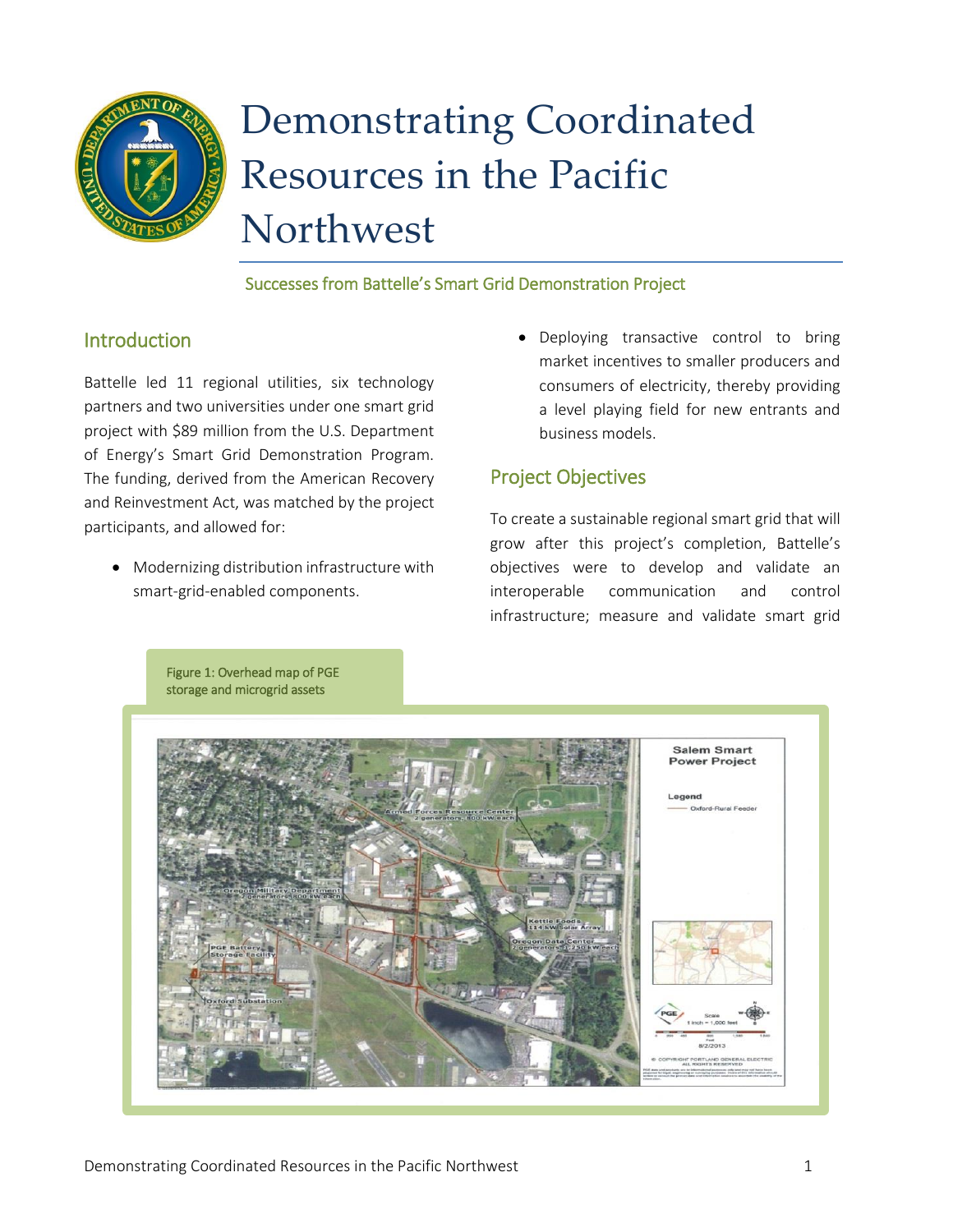costs and benefits for customers, utilities, and regulators; help develop standards and transactive control methodologies; and apply smart grid capabilities to support the integration of a rapidly expanding portfolio of renewable resources in the Pacific Northwest.

Of the project's 11 regional utilities, this case study focuses on Avista, Portland General Electric, Idaho Falls Power, and Flathead Electric Cooperative.

#### Avista Successes

The Avista territory has 359,000 customers (meters) and serves a population of 1.5 million

> "A year and a half after the distribution management system went live, we hit our one-millionth avoided outage minute. That's a tangible benefit for our customers."

people in Eastern Washington, northern Idaho and eastern Oregon. Avista used voltage optimization and has shown energy savings of 2.5 percent, a greater reduction than the 1.86 percent originally estimated. Using voltage optimization, the utility can lower the voltage on the feeder  $-$  the line from a substation to the home or business — to minimize the losses of electricity from customer loads. Additionally, consumer equipment is

protected by keeping the voltage within tight bounds.

Demand response is also an area to save both consumers and the utility money mainly by reducing peak demand. With its smart thermostat pilot, Avista also found that customers who participated in the project [reduced](http://www05.abb.com/global/scot/scot221.nsf/veritydisplay/fdc9a9c9f1c9cebac1257da900519b18/$file/Avista-at-the-forefront-of-smart-grids.pdf) their energy consumption from between 4.5 to 9 percent. The vendor and its smart thermostat product (including an online public interface) were independent of Avista.

Smart circuits installed by Avista are now helping to reduce energy losses, lower system costs and improve reliability and efficiency in its electricity distribution system. The improvements in system efficiencies are expected to save about 42,000 megawatt-hours per year, enough to power 3,500 homes and prevent 14,000 tons of carbon from being released into the atmosphere from power generation. Based on the size of the territory, this is a relative energy savings of one percent.

Potential faults and other problems on the grid are instantly identified by the utility's advanced distribution management system, whose predictive applications and auto-restoration technology

> serves one-third of the customer base. This unique installation displays a whole new level of information, and it can be operated manually or be fully automated around the clock. The distribution management system increased reliability, according to Heather Rosentrater, the Avista director of engineering. "A year and a half after the distribution management system went live, we hit our one-

millionth avoided outage minute. That's a tangible benefit for our customers.<sup>1"</sup>

Washington State University was a centerpiece of Avista's smart city in Pullman: The campus has dozens of facilities that can now be operated together as a microgrid to control both loads and generation, as well as respond to a transactive control request from Avista based on regional grid needs.

 $\overline{a}$ 

[umentsSmartGrid/A%20Compilation%20of%20Success](http://www.bpa.gov/Projects/Initiatives/SmartGrid/DocumentsSmartGrid/A%20Compilation%20of%20Success%20Stories.pdf) [%20Stories.pdf,](http://www.bpa.gov/Projects/Initiatives/SmartGrid/DocumentsSmartGrid/A%20Compilation%20of%20Success%20Stories.pdf) accessed 3/10/15

<sup>&</sup>lt;sup>1</sup>A compilation of success stories, Pacific Northwest Smart Grid Demonstration Project, p.9, [http://www.bpa.gov/Projects/Initiatives/SmartGrid/Doc](http://www.bpa.gov/Projects/Initiatives/SmartGrid/DocumentsSmartGrid/A%20Compilation%20of%20Success%20Stories.pdf)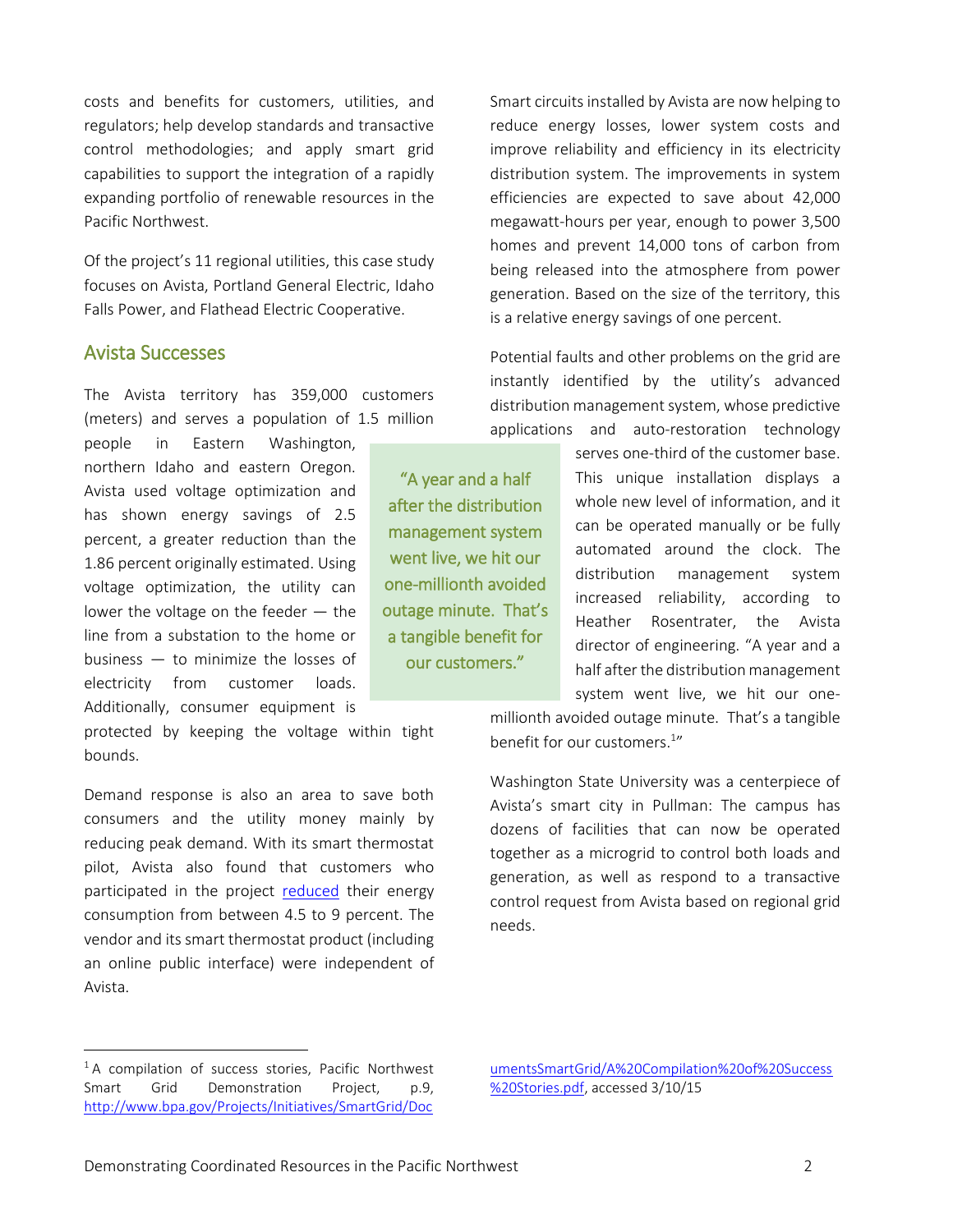## Portland General Electric Successes

Portland General Electric (PGE) installed a microgrid that will allow about 500 business and retail customers to maintain power during blackouts (see Figure 1). This sub-project also employed energy storage as the backbone of the microgrid, with a 5-megawatt lithium-ion battery system installed at the PGE substation in Salem, Oregon. The microgrid is housed in the new, 8,000 square-foot Salem Smart Power Center.

In addition, Battelle deployed the distributed, transactive control system, which member utilities used to connect to their demand responsive assets.

> "We were able to demonstrate the ability of the computers on both sides to learn and get better at optimizing power for the least cost to customers."

Portland General Electric tested microgrid technologies, using energy storage as a way to transition to operation detached from the grid. To do this, they installed the Salem Smart Power Center, a five-megawatt, 1.25 MWh lithium-ion battery system that is grid-tied and is "very rare in the electricity business," said Wayne Lei, director of R&D for PGE. "It's one of just two owned and operated by an investor-owned utility."

The battery responds to an outage by supplying electricity to all residential, commercial, and industrial customers for 15–20 minutes — ample time to start standby power—six customer-owned distributed diesel generators—and synchronize them on the line. Once the feeder is isolated from the utility grid, the generators start up, and the circuit becomes an islanded microgrid.

To ensure reliability across its territory, PGE and its customers have built the nation's largest distributed generation program which shares customer generation with the utility in times of need. Many of PGE's large customers have local diesel generation on site to prevent a power outage

in case of an emergency. PGE can tap into this standby generation during an outage situation, resulting in a highly resilient system.

In addition, PGE is using automation and artificial intelligence to optimize asset dispatch. "We've proven that we can dispatch resources at the command of the transactive node," said Kevin Whitener, the lead engineer for the PGE project.

The transactive node, which PGE calls the Smart Power Platform, is the main computer program that optimizes the economic decisions about the smart grid assets: when to dispatch, when to charge or discharge the battery, and when to use the demand response capability. The node

> responds to a signal from Pacific Northwest National Laboratory in Richland, Wash. To interact with the signal, PGE developed an artificially intelligent software program. Neural networks analyze the thousands of data points in the system and respond to the transactive signal. The computer absorbs all that information, synthesizes it, and makes a decision.

"We were able to demonstrate the ability of the computers on both sides to better optimize power, at the least cost to customers," said Lei. "It's literally a monetary estimation in terms of the value to deliver and the value to acquire that power."

### Idaho Falls Power Successes

Idaho Falls Power (IFP) incorporated distributed generation, in this case solar panels, into electric vehicle charging stations. During the day, the system uses the solar panels to charge a 10 kWcapacity stationary battery, which is connected to the car-charging stations. When a car is plugged in, it draws 3.35 kW for four hours from the stationary